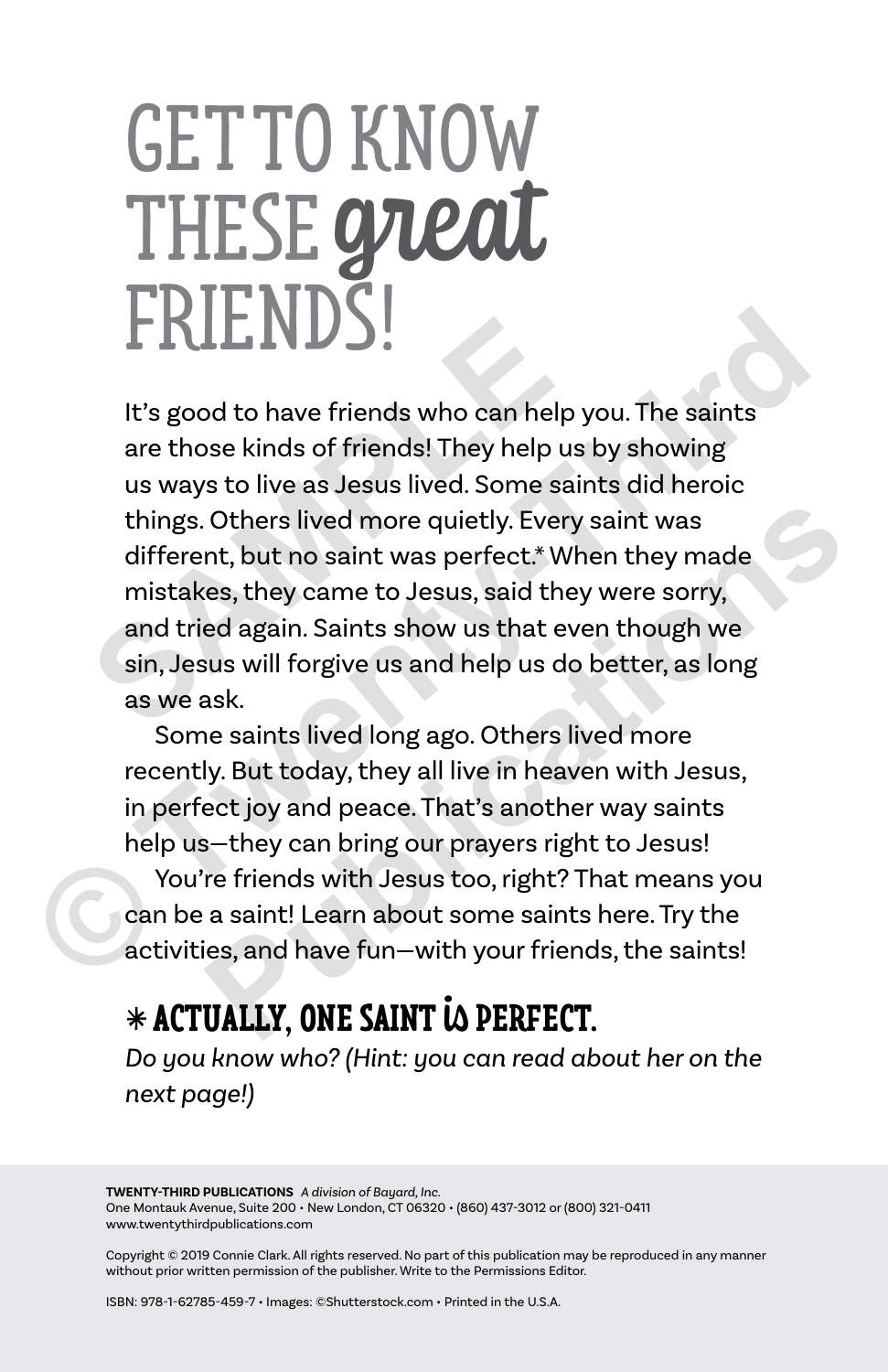## **MARY**

JANUARY 1

#### Our greatest saint gives us our greatest gift!

Friends sometimes give each other gifts. Mary gave us the greatest gift. Here's what happened: An angel visited and told Mary that God had chosen her to be the

mother of his Son. Mary could have said she wasn't ready, or that she was too busy. Instead, Mary said, "May it be done to me according to your word." Mary said yes to God's call (even though she didn't understand it completely). **Our greatest saint gives us<br>
Friends sometimes give each other gifts. M<br>
greatest gift. Here's what happened: An an<sub>i</sub><br>
cold Mary that God had chosen her to be the<br>
mother of his Son. Mary could have<br>
said she wasn't read** 

#### **GOOD QUESTION!**

**Is God asking you to do something? How can you say yes, the way Mary did?**

When Mary said yes, she helped give us God's Son Jesus—our first and greatest Christmas present! But Mary wasn't finished giving gifts. She said yes to God all her life. When she learned that her older cousin Elizabeth was going to have a baby, Mary went to help her. When Joseph had to make a long trip to Bethlehem, Mary came with him, even though she was about to give birth to **Our greatest saint gives us**<br>
Friends sometimes give each other gifts. Mary gave us the<br>
greatest gift. Here's what happened: An angel visited and<br>
told Mary that God had chosen her to be the<br>
mother of his Son. Mary coul that God nad chosen her to be the<br>
his Son. Mary could have<br>
asn't ready, or that she<br>
usy. Instead, Mary said,<br>
done to me according<br>
rd." Mary said yes to<br>
(even though she didn't<br>
you say yes, the way<br>
Mary did?<br>
dit co



baby Jesus. When Jesus suffered on the cross, he asked Mary to be a mom to his friend John, and to all people. And Mary is the mother of us all, to this day! Mary is also the Queen of the Saints—that's why we put her first!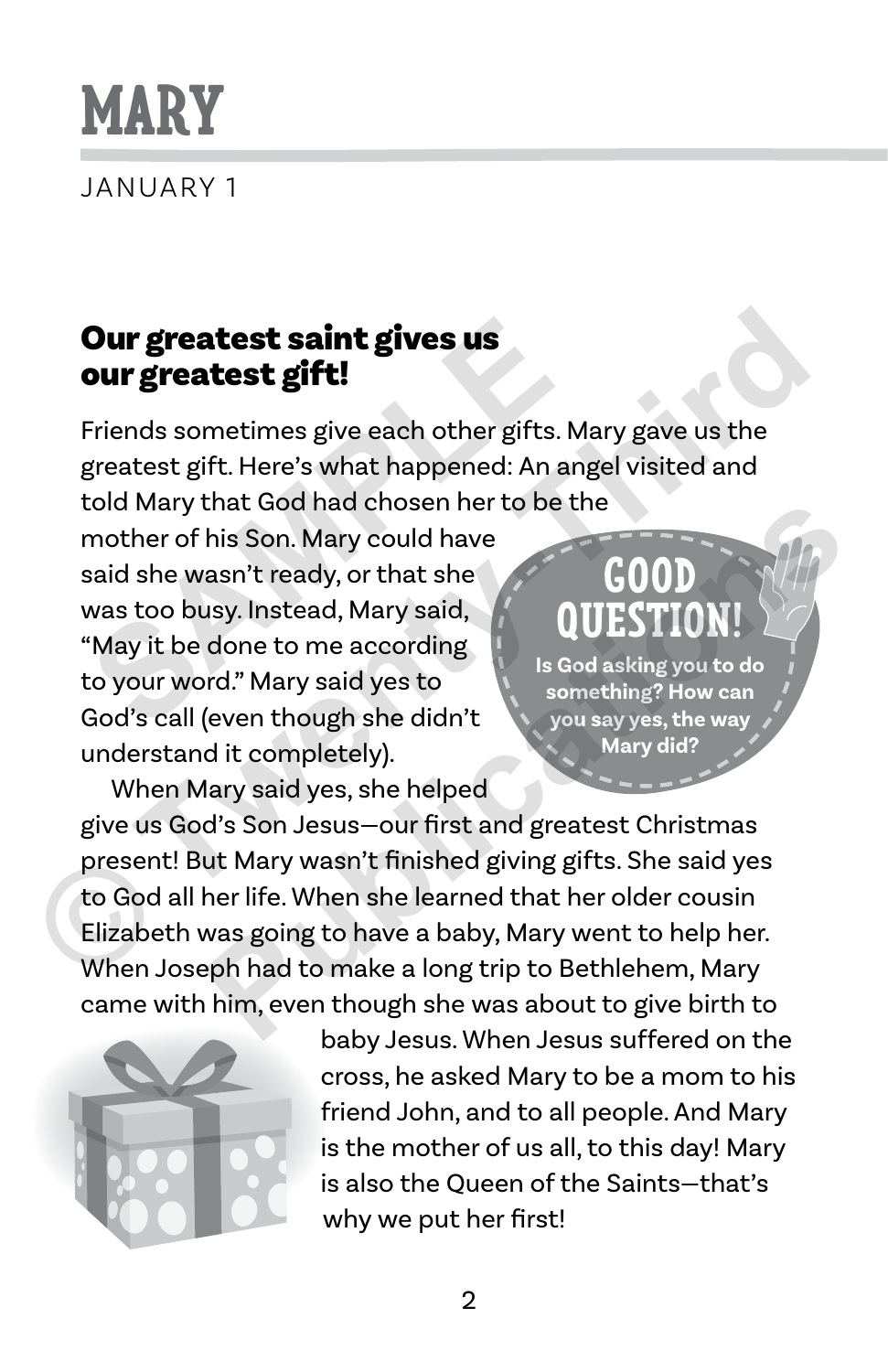## Plan a Party for Mary!

#### Color the picture of Mary.

Then draw decorations all around her for a party. Add flowers, hearts, a picture of you, a prayer, or whatever you think Mary would like on her feast day. **SOL Mally!**<br> **Color the picture of Mary.**<br>
hen draw decorations all around<br>
her for a party. Add flowers,<br>
nearts, a picture of you, a prayer,<br>
r whatever you think Mary would<br>
like on her feast day.<br> **SOOD** 

## **GOOD** to **KNOW**

**A** FEAST DAY **is a time to remember and celebrate our friends, the saints. Mary has many feasts. On January 1, we celebrate the feast of Mary, Mother of God. Some other Mary feasts are the Annunciation (March 25), when the angel visited Mary, and the Immaculate Conception (December 8), when we remember that Mary was born free of all sin. Color the picture of Mary.**<br>
Color the picture of Mary.<br>
Then draw decorations all around<br>
her for a party. Add flowers,<br>
hearts, a picture of you, a prayer,<br>
or whatever you think Mary would<br>
or whether the reast day.<br> For feast day<br> **Publications and the feast day**<br> **AY** is a<br>
member<br> **E** saints.<br> **E** saints.<br> **E** saints.<br> **E** saints.<br> **E** saints.<br> **E** saints.<br> **E** saints.<br> **E** saints.<br> **ATA** is a saint of God.<br> **A** when the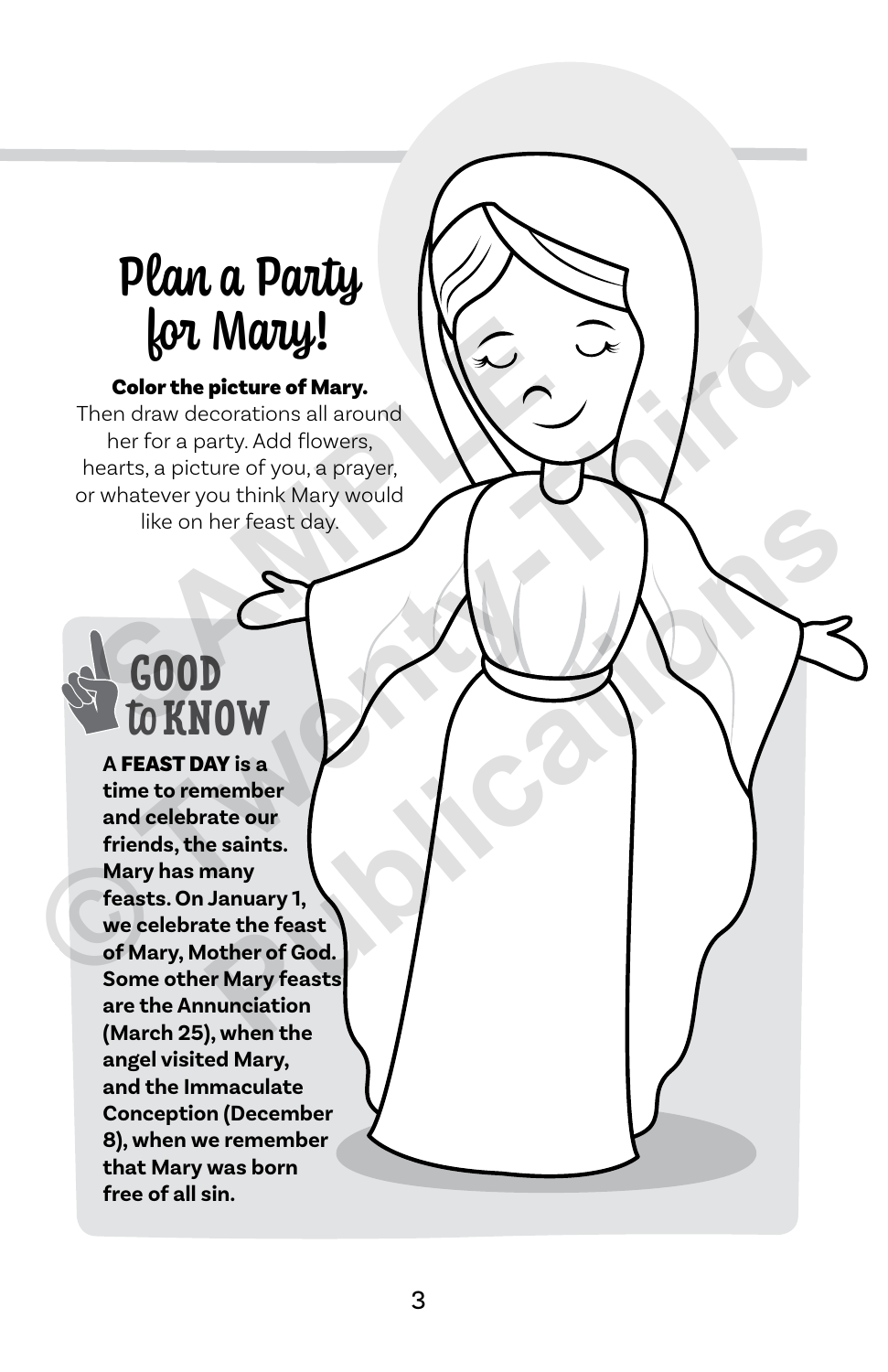# **ANDRÉ BESSETTE**

JANUARY 6

#### One nickel at a time…

What can you buy with a nickel? St. André Bessette turned some nickels into a beautiful place to pray. St. André knew that you don't have to be a big, important person to do great things.

St. André was a sickly orphan when he first came to the priests and brothers of the Holy Cross in Canada. He was sent to serve at a school, where he answered the door, cared for the sick, scrubbed floors, and took care of the gardens. **One nickel at a time...**<br>
What can you buy with a nickel? St. André Be<br>
some nickels into a beautiful place to pray. S<br>
you don't have to be a big, important person<br>
St. André was a sickly orphan when he fit<br>
priests and

### **GOOD QUESTION!**

 **Is there something small and good you might do today? (Who knows? It might turn into something big and great!)**

People loved the gentle and happy brother and brought the sick to him for healing. Brother André said he didn't heal people; St. Joseph did. But he wanted to give people a place to pray that would also honor St. Joseph. So he started giving haircuts, charging five cents apiece. When he had saved \$200 in nickels and other donations, he had **One nickel at a time...**<br>
What can you buy with a nickel? St. André Bessette turned<br>
some nickels into a beautiful place to pray. St. André knew that<br>
you don't have to be a big, important person to do great things.<br>
St. Example 19 and the particular time is the particular time is the particular time in the particular time is the particular time into the particular time into the particular time into the particular time into the sick to the

a little shrine built. It was just one small room, but over time, Brother André's shrine grew into the largest Catholic church in Canada: St. Joseph's Oratory of Mount Royal. Millions of people pray and go to Mass there every year. And it all began with some nickels—and lots of prayers!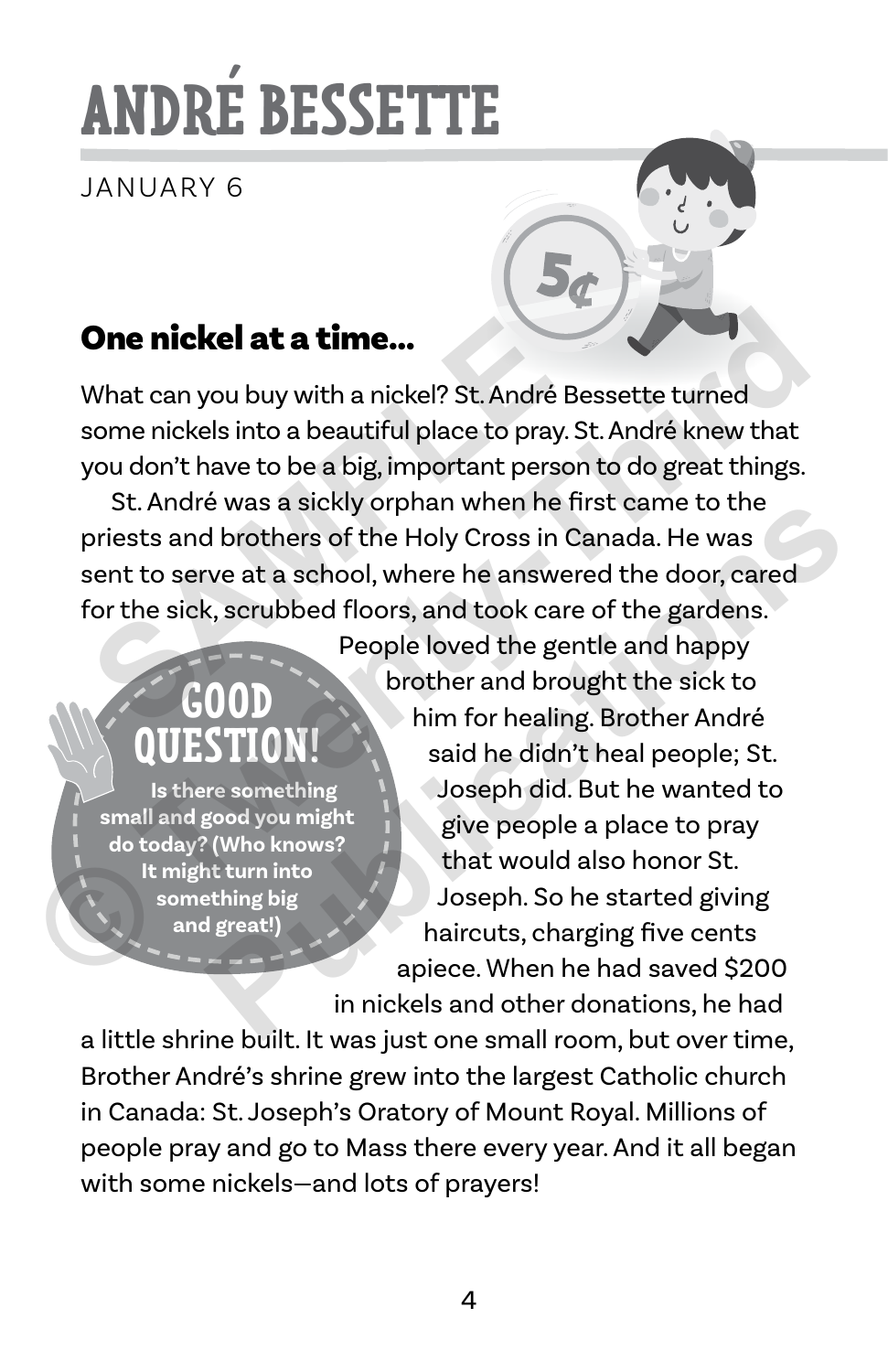## Imagine your own place to pray



If you could create a place where people could come to pray, what would it be like? Use the space here to draw a prayer place of your own. Use your imagination to make it the best it can be!

#### **GOOD** to **KNOW**



**Saint André never took credit for anything he did. He often said, "I have only my great devotion to Saint Joseph to guide me."**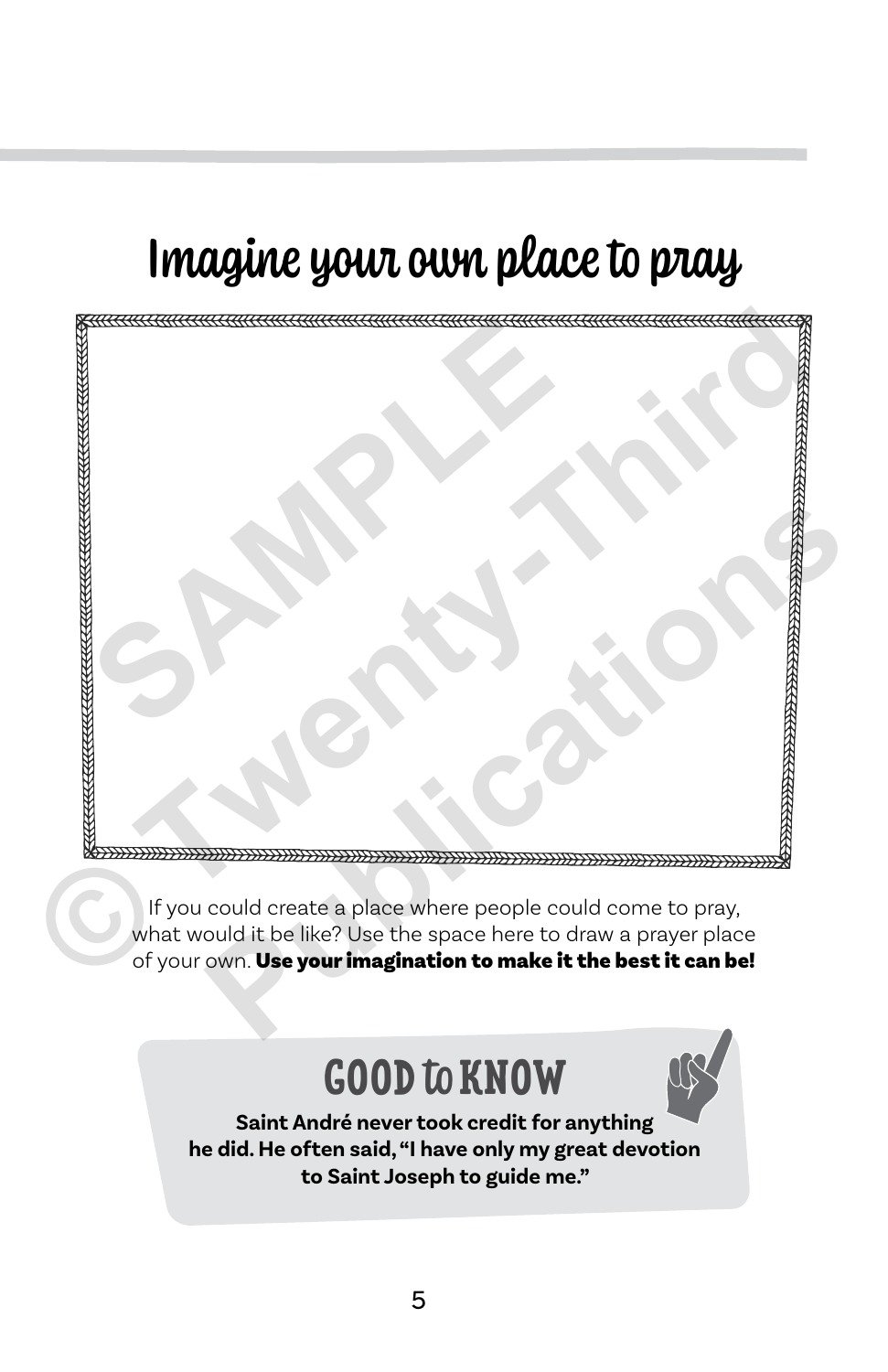# **JOSEPHINE BAKHITA**

FEBRUARY 8

#### "Love the Lord!"

It's hard to imagine how terrible St. Josephine Bakhita's childhood was. When she was about seven years old, she was kidnapped and sold as a slave in North Africa. She was so frightened, she couldn't even remember **Standard:**<br> **Standard:**<br> **Standard:**<br> **Standard:**<br> **Standard:**<br> **Standard:**<br> **Standard:**<br> **Standard:**<br> **Standard:**<br> **Standard:**<br> **Standard:**<br> **Standard:**<br> **Standard:**<br> **Standard:**<br> **Standard:**<br> **Standard:**<br> **Standard:**<br> **Example 19 All the Solution School School School School School School School School School School School School School School School School School School School School School School School School School School School Scho** 

her name. So her kidnappers cruelly called her Bakhita, which means "fortunate," or "lucky."

A slave's life is the opposite of lucky and fortunate. Bakhita was mistreated and often beaten. She was never paid for her work. But things began to change when the family she served sent Bakhita with one

#### **GOOD QUESTION!**

**When you are treated badly, how do you respond? Ask Jesus to help you.**

of the children to a convent in Italy. The kind sisters shared Jesus' love with Bakhita. She asked to be baptized and took the name Josephine. When her owners sent for her, Josephine courageously refused to go. The sisters took her case to court, and Josephine was set free. Now she could do whatever she wanted. And Josephine wanted to serve God. She became a sister. You might think that after her horrible childhood, Josephine would be angry. Instead, she treated everyone with kindness and love. She said, "Be good, love the Lord, pray for those who do not know him. What a great grace it is to know God!" For the Rakhita, which means<br>
The couldn't even remember<br>
So her kidnappers cruelly<br>
The is the opposite of<br>
Fortunate. Bakhita was<br>
and often beaten. She<br>
paid for her work. But<br>
an to change when the<br>
served sent Bakhita